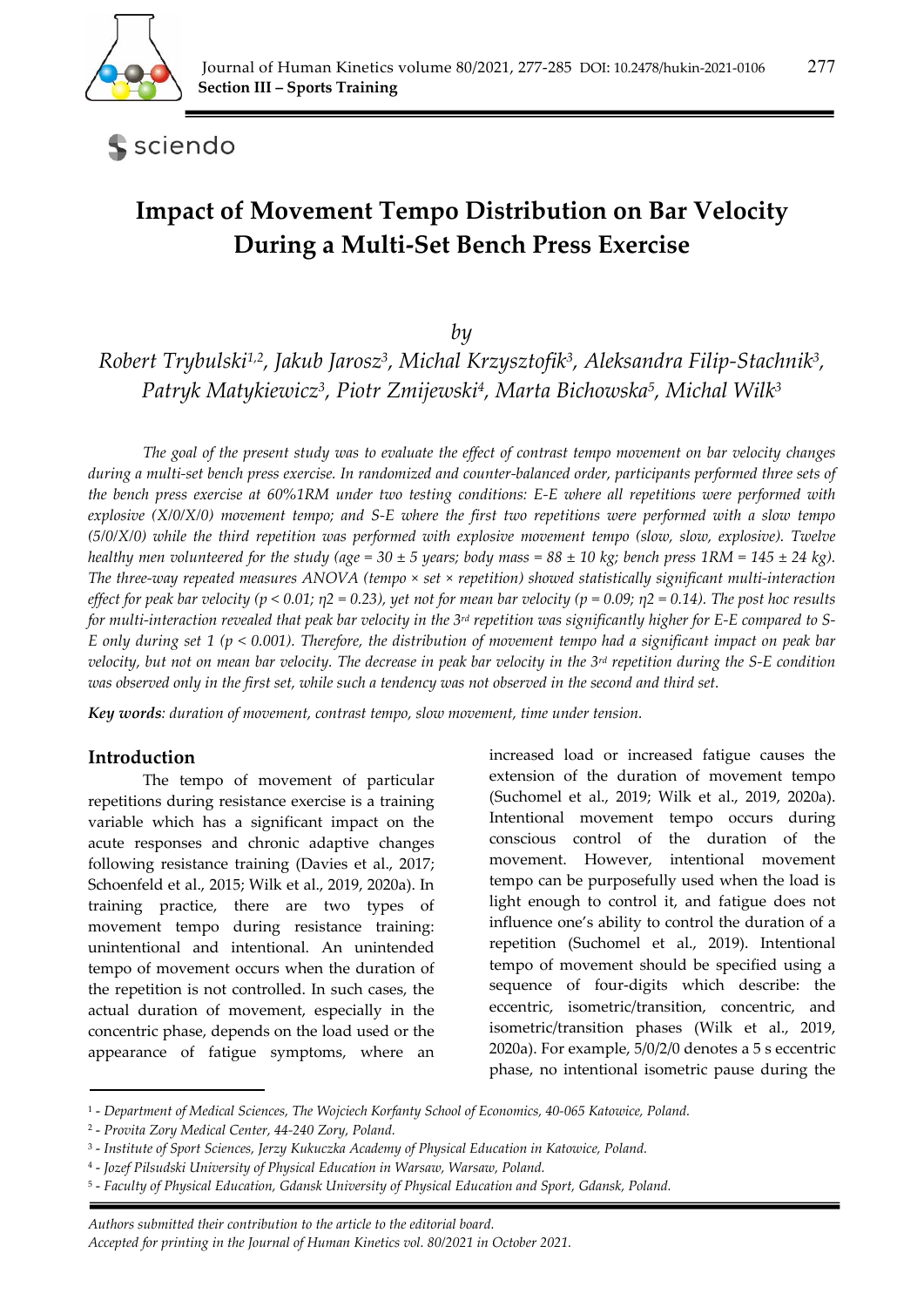transition phase, a 2 s concentric phase, and no pause between the completion of the concentric phase and the beginning (eccentric phase) of the next repetition. Further the  $X$  (e.g.,  $2/0/X/0$ ) determines maximal speed.

Although much research has examined the acute and chronic effects of different movement tempos in resistance training, previous studies have used a constant movement tempo throughout the sets or a training session (e.g. 6/0/1/0) (Munn et al., 2005; Sakamoto and Sinclair, 2006; Schoenfeld et al., 2015), and only one study assessed the acute effect of different movement tempo distribution on power output and bar velocity changes in the bench press exercise at 60% of one-repetition maximum (1RM) (Wilk et al., 2021a). Wilk et al. (2021a) showed that the peak power output and peak bar velocity in the last, 3rd repetition of a set were significantly higher for a condition where the first two repetitions were performed with an explosive tempo compared to the condition where the first two repetitions were performed with a slow movement tempo (5/0/X/0). However, when only one slow repetition was used at the beginning of a set, there was no decrease in power output nor bar velocity in the 3rd repetition. Furthermore, Wilk et al. (2021a) did not show a significant impact of different tempo distribution on mean power output and mean bar velocity. Despite that the fact that Wilk et al. (2021a) were the first to introduce and investigate the contrast movement tempo (fast vs. slow), the results of that study were based only on one set, while true resistance training in trained individuals rarely contains only one set of a particular exercise.

Fast or explosive movement tempo is generally used to generate high power out-put levels what is particularly significant for numerous sport disciplines (Fielding et al., 2002; Neils et al., 2005; Bottaro et al., 2007). However, the American College of Sports Medicine (2009) recommended that for the inter-mediate sports level, moderate tempos should be used, while for advanced athletes, a variety of tempos, from explosive and fast to slow and super slow tempos should be employed. The combination of different tempos for advanced training may provide most benefits for power, strength, and hypertrophy gains (Munn et al., 2005; Schoenfeld et al., 2015), whereby acute exercise responses could largely

vary depending on the tempo of movement (Sakamoto and Sinclair, 2006; Wilk et al., 2020a). Therefore, due to the fact that Wilk et al. (2021a) showed that different movement tempo distribution had a significant effect on peak bar velocity changes, but not on mean bar velocity changes in a single set, the goal of the present study was to evaluate the effect of contrast tempo movement on bar velocity changes during a multi-set resistance exercise. It was hypothesized that contrast tempo would significantly affect bar velocity during the bench press exercise.

# **Methods**

The main aim of the study was to evaluate the effect of different movement tempo distribution on bar velocity changes during a multi-set bench press exercise at 60%1RM. In randomized and counter-balanced order, participants performed two training sessions consisting of 3 sets of 3 repetitions with different tempo: E-E where all repetitions were performed with explosive  $(X/0/X/0)$  movement tempo; and S-E where the first two repetitions were performed with a slow tempo  $(5/0/X/0)$  while the third repetition was performed with explosive movement tempo (slow, slow, explosive; Wilk et al., 2021a). All testing sessions were conducted in the Strength and Power Laboratory at the Academy of Physical Education in Katowice, Poland and in Gdansk University of Physical Education and Sport, Poland.

# *Participants*

Twelve healthy men volunteered for the study (age =  $30 \pm 5$  years; body mass =  $88 \pm 10$  kg; experience in resistance training =  $10 \pm 5$  years; bench press  $1RM = 145 \pm 24$  kg). The following inclusion criteria were used: a) 1RM bench press of at least 120% of own body mass, b) no musculoskeletal injuries prior to the examination. Participants were informed about the benefits and potential risks of the study and gave written informed consent to participate in the study. The study protocol was approved by the Bioethics Committee for Scientific Research, at the Academy of Physical Education in Katowice, Poland (10/2018), and all procedures were in accordance with the latest version of the Declaration of Helsinki. To calculate the sample size, statistical software (G\*Power, Dusseldorf, Germany) was used. Given the applied 3-way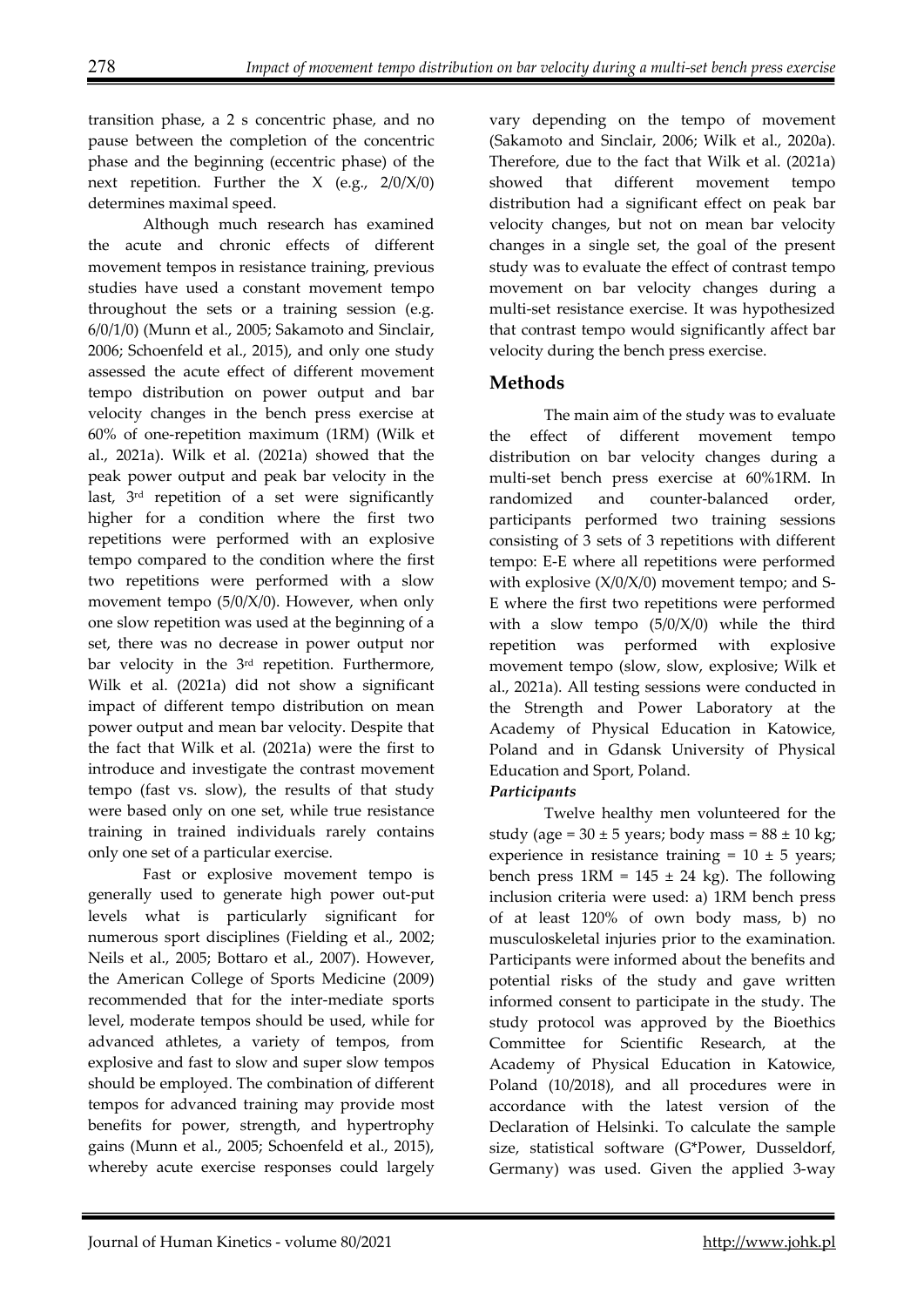analysis of variance (ANOVA) (2 conditions and 9 repeated measures; [3 sets and 3 repetitions]), a small overall effect size  $(ES) = 0.3$ , an alpha-error < 0.05, the desired power  $(1-\beta \text{ error}) = 0.8$  and correlation among repeated measures = 0.85, the total sample size resulted in six participants.

#### *Procedures*

# *Familiarization Session*

Two weeks before the main experiment, participants performed a familiarization session. First, participants completed a general upper body warm-up, followed by a specific bench press warm-up sets performed at a load of 20 and 40% of their estimated 1RM. After the warm-up, the familiarization session began. During the familiarization session, each participant performed 2 sets (one set for each tempo E-E; S-E) of 3 repetitions of the bench press at a load of 50% of their estimated 1RM.

#### *Bench press 1RM Strength Test*

One week before the main experiment the 1RM bench press test was performed as described elsewhere (Wilk et al., 2021a). During the 1RM test session, the general upper body warm-up was the same as during the familiarization session. Afterwards, participants performed specific bench press warm-up repetitions at a load of 20, 40, and 60% of their estimated 1RM. The first testing load was set to estimated 80%1RM and was increased by 2.5 to 10 kg for each subsequent trial. This process was repeated until failure. During the 1RM test, participants executed one repetition with volitional movement tempo. The rest interval between successful sets was 5 min. Grip width on the bar was set at 150% of the individual biacromial distance, and this was used for all main attempts and all experimental sessions.

#### *Experimental Sessions*

In randomized and counter-balanced order, participants performed three sets of the bench press exercise at 60%1RM under two testing conditions. During each condition, a different tempo distribution was used: condition E-E where all repetitions were performed with explosive (X/0/X/0) movement tempo (explosive, explosive, explosive); condition S-E where the first two repetitions were performed with a slow tempo  $(5/0/X/0)$ , while the third repetition was performed with explosive movement tempo (slow, slow, explosive). A Tendo Power Analyzer system (Tendo Sport Machines, Trencin, Slovakia)

was used for the evaluation of bar velocity. Measurements were made independently for each repetition and automatically converted into values of peak bar velocity and mean bar velocity. *Statistical Analysis* 

 All statistical analyses were performed using Statistica 9.1. Results are presented as means with standard deviations. The Shapiro-Wilk, Levene and Mauchly´s tests were used in order to verify the normality, homogeneity and sphericity of the sample data variances, respectively. To evaluate differences in bar velocity between E-E and S-E conditions threeway ANOVA (2 conditions × 3 sets × 3 repetitions) was used. Due to the fact that under the S-E condition one or two repetitions were performed with intentional slow movement tempo, which directly affected the result of bar velocity, to evaluate bar velocity difference only during the third repetition between the E-E and S-E conditions we used a two-way ANOVA (2 conditions  $\times$  3 sets). The statistical significance was set at  $p < 0.05$ . The effect size was determined by partial eta squared (η2). Partial eta squared values were classified as small (0.01 to 0.059), moderate (0.06 to 0.137) and large (>0.137). In the event of statistically significant main effect, the Tukey's test was conducted to locate the differences between mean values. Parametric effect sizes (Cohen's *d*) were defined as: large (g > 0.8); moderate (g between 0.8 and 0.5); small (g between 0.49 and 0.20) and trivial  $(g < 0.2)$ . Percent changes with 95% confidence intervals (95CI) were also calculated.

# **Results**

The three-way repeated measures ANOVA showed statistically significant multiinteraction (tempo × set × repetition) effect for peak bar velocity ( $p$  < 0.01;  $η$ 2 = 0.23) and not for mean bar velocity (*p* = 0.09; η2 = 0.14). Furthermore, the three-way repeated measures ANOVA showed statistically significant main condition (tempo) effect for peak bar velocity (*p* < 0.01;  $\eta$ 2 = 0.49) and not for mean bar velocity ( $p$  = 0.30;  $\eta$ 2 = 0.10). The post hoc results for multiinteraction are shown in Table 1. The post hoc results for main condition (tempo) effect revealed that peak bar velocity was significantly higher for E-E when compared to the S-E condition  $(p \leq$ 0.01).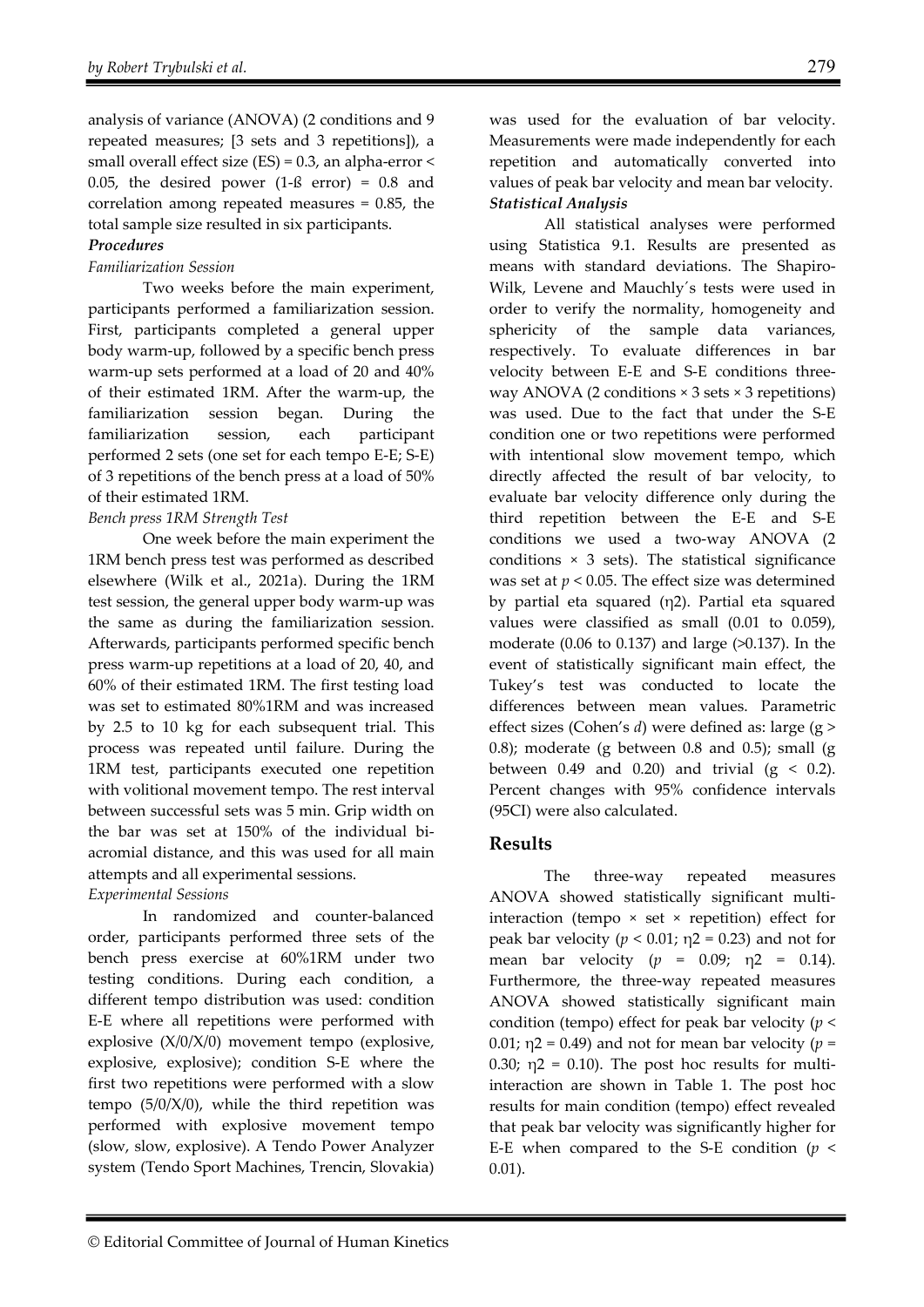The two-way repeated-measures ANOVA performed only between the 3rd repetitions showed a statistically significant interaction effect for peak bar velocity  $(p = 0.01; \eta2 = 0.24)$ , yet not for mean bar velocity ( $p = 0.24$ ;  $\eta$ 2 = 0.11). The post hoc analysis for interaction revealed that peak bar velocity in the 3rd repetition for set 1 was significantly higher for the E-E compared with to the S-E condition ( $p < 0.01$ ; Table 2). Post hoc analysis for interaction revealed that peak bar velocity in the 3rd repetition for S-E condition was significantly higher in set 2 and set 3 when compared to set 1 ( $p = 0.01$ ,  $p \le 0.01$ , respectively; Table 2). The two-way repeated-measures ANOVA did not show a statistically significant main effect of condition for peak bar velocity  $(p =$ 0.30;  $\eta$ 2 = 0.10) and for mean bar velocity ( $p = 0.78$ ;  $\eta$ 2 = 0.02).

| Condition | Set 1           |                                                 |                               | A comparison of bar velocity variables for all repetitions during three movement tempos.<br>Set 2 |                                                               |                                 | Set 3                       |                                                                                                       |                 |
|-----------|-----------------|-------------------------------------------------|-------------------------------|---------------------------------------------------------------------------------------------------|---------------------------------------------------------------|---------------------------------|-----------------------------|-------------------------------------------------------------------------------------------------------|-----------------|
|           | Rep 1           | Rep 2                                           | Rep 3                         | Rep 1                                                                                             | Rep 2                                                         | Rep 3                           | Rep 1                       | Rep 2                                                                                                 | Rep 3           |
|           |                 |                                                 |                               |                                                                                                   | Peak Bar Velocity [m/s]                                       |                                 |                             |                                                                                                       |                 |
|           |                 | $0.78 \pm 0.12$ $0.79 \pm 0.12$ $0.81 \pm 0.13$ |                               |                                                                                                   | $0.84 \pm 0.13$ $0.82 \pm 0.14$ $0.81 \pm 0.11$               |                                 | $0.85 \pm 0.13$             | $0.85 \pm 0.09$                                                                                       | $0.83 \pm 0.10$ |
| E-E       | $(0.71)$ to     | (0.71)                                          | $(0.73)$ to                   | $(0.76)$ to                                                                                       | (0.74)                                                        | (0.74)                          | $(0.77)$ to                 | $(0.79)$ to                                                                                           | $(0.77)$ to     |
|           | 0.86)           | $0.87)^{*}$                                     | $(0.89)^*$                    | $(0.93)^*$                                                                                        | $0.91)$ *                                                     | 0.88)                           | $(0.94)^*$                  | $(0.90)$ *                                                                                            | 0.90)           |
| $S-E$     | $0.75 \pm 0.14$ | $0.71 \pm 0.13$                                 | $0.74 \pm 0.15$               | $0.76 \pm 0.11$                                                                                   | $0.73 \pm 0.12$                                               | $0.79 \pm 0.16$                 | $0.77 \pm 0.13$             | $0.71 \pm 0.12$                                                                                       | $0.80 \pm 0.17$ |
|           | $(0.66)$ to     | $(0.63)$ to                                     | $(0.65)$ to                   | $(0.69)$ to                                                                                       | $(0.65)$ to                                                   | $(0.69)$ to                     | $(0.69)$ to                 | $(0.63)$ to                                                                                           | $(0.70)$ to     |
|           | 0.84)           | $(0.79)^*$                                      | $0.84$ <sup>*</sup>           | $(0.83)^*$                                                                                        | $(0.81)^*$                                                    | 0.90)                           | $(0.85)^*$                  | $(0.79)^*$                                                                                            | 0.91)           |
|           |                 |                                                 |                               |                                                                                                   | Mean Bar Velocity [m/s]                                       |                                 |                             |                                                                                                       |                 |
| E-E       | $0.55 \pm 0.08$ | $0.59 \pm 0.09$                                 | $0.60 \pm 0.08$               | $0.59 \pm 0.08$                                                                                   |                                                               | $0.59 \pm 0.11$ $0.60 \pm 0.08$ | $0.60 \pm 0.09$             | $0.61 \pm 0.07$                                                                                       | $0.62 \pm 0.08$ |
|           | $(0.50)$ to     | $(0.53)$ to                                     | $(0.55)$ to                   | $(0.54)$ to                                                                                       | $(0.52)$ to                                                   | $(0.55$ to                      | $(0.54)$ to                 | $(0.57)$ to                                                                                           | $(0.57)$ to     |
|           | 0.60)           | 0.64)                                           | 0.65)                         | 0.65)                                                                                             | 0.66)                                                         | 0.65)                           | 0.66)                       | 0.66)                                                                                                 | 0.67)           |
| $S-E$     | $0.55 \pm 0.09$ | $0.55 \pm 0.09$                                 | $0.58 \pm 0.11$               | $0.58 \pm 0.09$                                                                                   | $0.56\pm0.08$                                                 | $0.61 \pm 0.10$                 | $0.59 \pm 0.10$             | $0.56 \pm 0.08$ $0.63 \pm 0.11$                                                                       |                 |
|           | $(0.50)$ to     | $(0.49)$ to                                     | $(0.51)$ to                   | $(0.52)$ to                                                                                       | $(0.51)$ to                                                   | $(0.55$ to                      | $(0.53)$ to                 | (0.51 to 0.62)                                                                                        | $(0.56)$ to     |
|           | 0.61)           | 0.61)                                           | 0.65)                         | 0.63)                                                                                             | 0.61)                                                         | 0.68)                           | 0.65)                       |                                                                                                       | 0.70)           |
|           |                 |                                                 |                               |                                                                                                   |                                                               |                                 |                             | Table 2                                                                                               |                 |
|           |                 |                                                 | Set 1                         |                                                                                                   | Set 2                                                         |                                 | Set 3                       | A comparison of bar velocity variables for the $3^{rd}$ repetition during particular movement tempos. |                 |
|           | Condition       |                                                 | Rep 3                         |                                                                                                   | Rep 3                                                         |                                 | Rep 3                       |                                                                                                       |                 |
|           |                 |                                                 |                               |                                                                                                   | Peak Bar Velocity [m/s]                                       |                                 |                             |                                                                                                       |                 |
|           |                 |                                                 | $0.81 \pm 0.13$               |                                                                                                   | $0.81 \pm 0.11$                                               |                                 | $0.83 \pm 0.10$             |                                                                                                       |                 |
|           | $E-E$           |                                                 | $(0.73 \text{ to } 0.89)^*$   |                                                                                                   | $(0.74 \text{ to } 0.88)$                                     |                                 | $(0.77 \text{ to } 0.90)$   |                                                                                                       |                 |
|           |                 |                                                 |                               |                                                                                                   |                                                               |                                 |                             |                                                                                                       |                 |
|           |                 |                                                 | $0.74 \pm 0.15$               |                                                                                                   | $0.79 \pm 0.16$                                               |                                 | $0.80 \pm 0.17$             |                                                                                                       |                 |
|           | $S-E$           |                                                 | $(0.65 \text{ to } 0.84)$ *^# |                                                                                                   | $(0.69 \text{ to } 0.90)$ <sup>^</sup>                        |                                 | $(0.70 \text{ to } 0.91)$ # |                                                                                                       |                 |
|           |                 |                                                 |                               |                                                                                                   | Mean Bar Velocity [m/s]                                       |                                 |                             |                                                                                                       |                 |
|           |                 |                                                 |                               |                                                                                                   |                                                               |                                 | $0.62\pm0.08$               |                                                                                                       |                 |
|           | $E-E$           |                                                 | $0.60 \pm 0.08$               |                                                                                                   | $0.60 \pm 0.08$                                               |                                 | $(0.57 \text{ to } 0.67)$   |                                                                                                       |                 |
|           |                 |                                                 | $(0.55 \text{ to } 0.65)$     |                                                                                                   | $(0.55 \text{ to } 0.65)$                                     |                                 |                             |                                                                                                       |                 |
|           |                 |                                                 |                               |                                                                                                   |                                                               |                                 | $0.63 \pm 0.11$             |                                                                                                       |                 |
|           | $S-E$           |                                                 | $0.58 \pm 0.11$               |                                                                                                   | $0.61 \pm 0.10$                                               |                                 | $(0.56 \text{ to } 0.70)$   |                                                                                                       |                 |
|           |                 |                                                 | $(0.51 \text{ to } 0.65)$     |                                                                                                   | $(0.55 \text{ to } 0.68)$                                     |                                 |                             |                                                                                                       |                 |
|           |                 |                                                 |                               |                                                                                                   |                                                               |                                 |                             | * statistically significant differences between conditions in particular sets $p < 0.05$ ; $\wedge$   |                 |
|           |                 |                                                 |                               |                                                                                                   | or # statistically significant differences between particular |                                 |                             |                                                                                                       |                 |
|           |                 |                                                 |                               |                                                                                                   | sets during different conditions $p < 0.05$                   |                                 |                             |                                                                                                       |                 |

 $\overline{1}$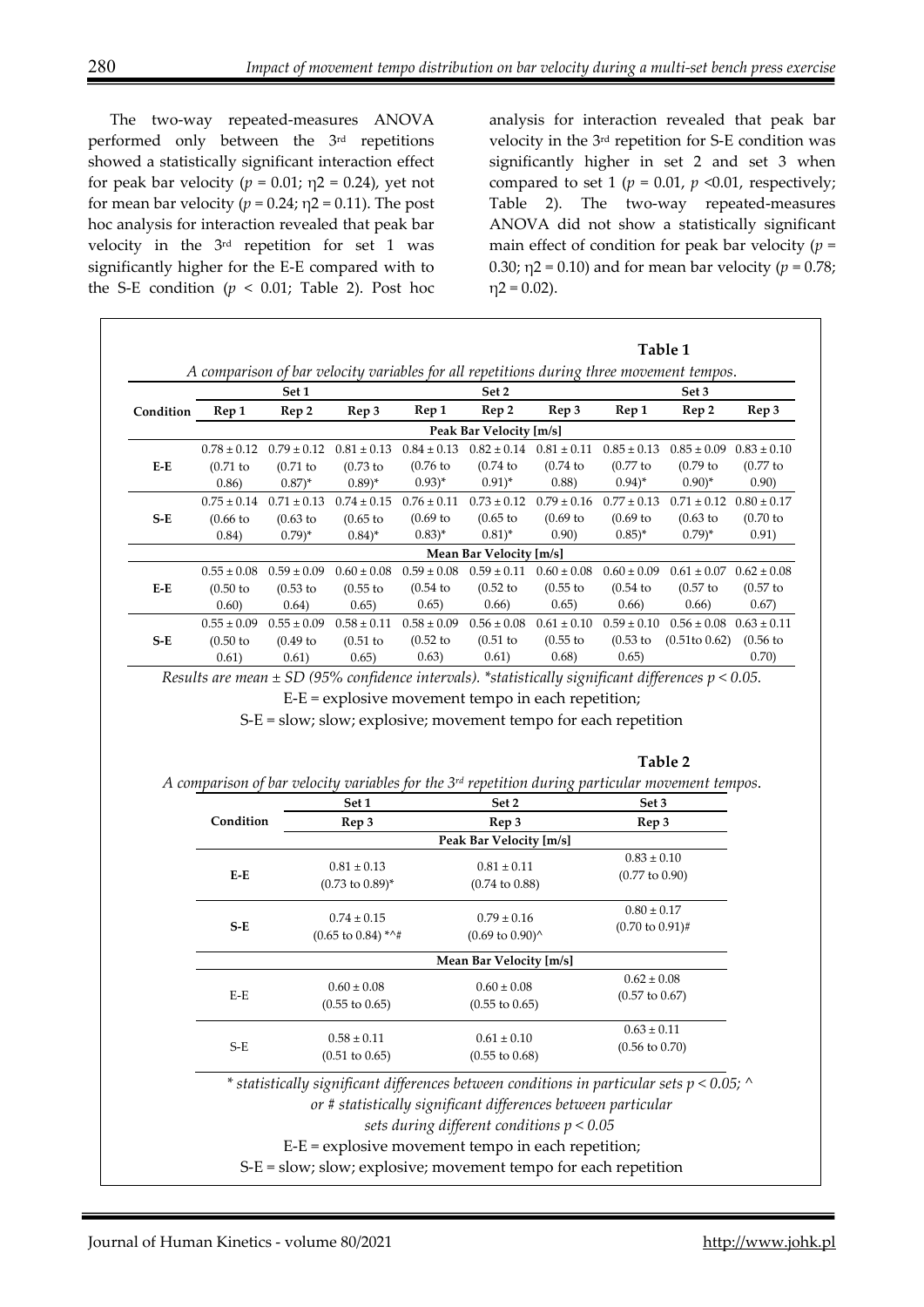# **Discussion**

The main goal of the present study was to assess the impact of different movement tempo distribution on bar velocity changes during a multi-set bench press exercise. The results showed that different distribution of movement tempo had a significant impact on peak bar velocity, but not on mean bar velocity changes. Peak bar velocity was significantly higher during the E-E when compared to the S-E condition. However, a detailed analysis showed that the significant changes for the last 3rd repetition occurred only during the first set, and such changes were not observed in sets 2 and 3. Therefore, even if the use of slow movement tempo during the first two repetitions (S-E) causes a decrease in peak bar velocity in the 3rd repetition, this negative effect applies only to the first set of resistance exercises and not to the subsequent ones. Furthermore, the different distribution of movement tempo does not change mean bar velocity between conditions.

The main purpose of a different distribution of movement tempo through the set is to assess how the first or first two slow repetitions impact bar velocity in subsequent repetitions. The results indicate that the first two repetitions performed with a slow movement tempo (5/0/X/0) decreased peak bar velocity in the 3<sup>rd</sup> repetition compared to the condition where initial repetitions were performed with maximal movement tempo, which is consistent with the results of Wilk et al. (2021a). However, such differences in peak bar velocity between S-E and E-E conditions were observed only in the first set and not in the following sets (set 2 and 3). Therefore, the different distribution of movement tempo and its impact on peak bar velocity is partially related to the number of performed sets. The lack of significant differences in peak bar velocity in the 3rd repetition during the second and third sets is surprising as the tempo distribution was the same as in the first set. However, there are no available data regarding acute bar velocity changes during a multi-set resistance exercise with contrast movement tempo, which limits the possibility of comparing our results with other studies. The lack of negative impact of the first two slow repetitions on peak bar velocity in the 3rd repetition observed in sets 2 and 3, can be related to the effect of postactivation performance enhancement (PAPE)

(Krzysztofik et al., 2020a; Wilk et al., 2021b). PAPE is a muscle phenomenon which causes an increase in maximal velocity of movement due to a prior muscle activation (Krzysztofik et al., 2020b). The beneficial effect of PAPE on bar velocity changes was also observed between successive sets of the bench press exercise (Wilk et al., 2020b). Furthermore, Wilk et al. (2020b) showed that the PAPE effect occurred between successive sets also when the eccentric movement was performed with a slow movement tempo  $(6/0/X/0)$ , which is consistent with peak bar velocity changes between sets observed under the S-E condition. A significant increase in peak bar velocity was observed in set 3 compared to set 1 and set 2, while such changes were not observed under the E-E condition. Therefore, it seems that the lack of significant differences in peak bar velocity for the 3<sup>rd</sup> repetition during the second and third sets between conditions may be related to the more effective use of the PAPE effect during S-E compared to the E-E condition.

According to Golas et al. (2016) and Morales-Artacho et al. (2015), the optimal load to induce the PAPE effect should be greater than 60%1RM, however, in this study we used a load of 60%1RM. Furthermore, it has been documented that in stronger individuals (as in this study) higher external loads are necessary (70–93%1RM) to induce the PAPE effect (Lowery et al., 2012). Therefore, the lack of the PAPE effect between sets for the E-E condition can be related with insufficient external loading. On the contrary, when the first two repetitions were performed with slow movement tempo, this load was sufficient to induce the PAPE effect in subsequent sets. Therefore, it can be assumed that the relationship between the load and volume can be an important factor inducing the PAPE effect (Seitz and Haff, 2016; Wilson et al., 2013). A recent study has indicated that not only the number of repetitions performed, but also the time under tension is an important indicator of exercise volume (Wilk et al., 2020a). Therefore, when the external load is insufficient to induce the PAPE effect as it was observed under the E-E condition, the slow movement during the eccentric phase of the bench press in an initial set increases time under tension (despite an insufficient external load), and may enhance muscle activation, muscle tension and alter fiber recruitment (Burd et al.,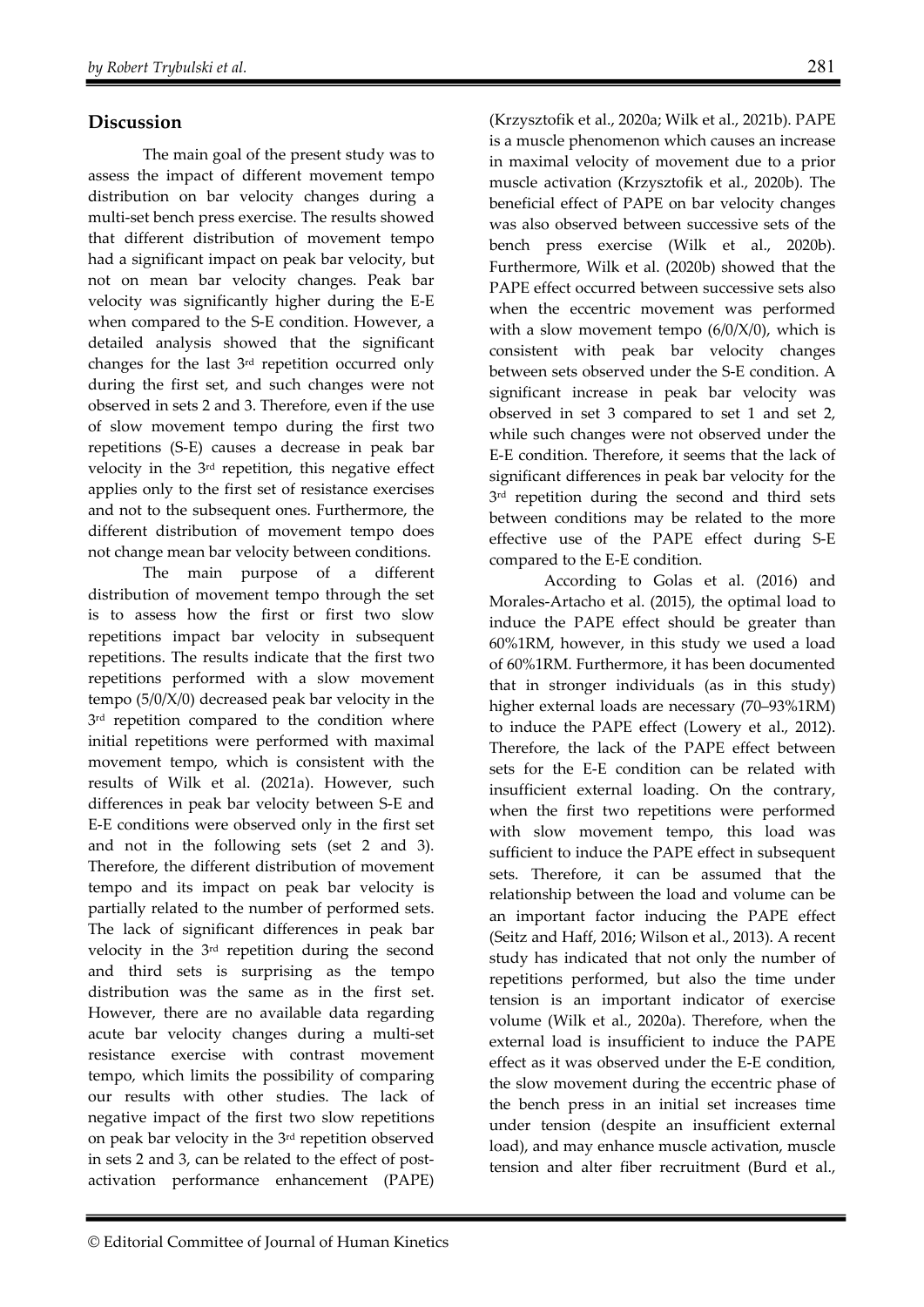2012; Martins-Costa et al., 2016; Wilk et al., 2019, 2020a) which can indirectly induce the PAPE effect. Therefore, when the external load is insufficient to induce the PAPE effect, the slower movement tempo during initial repetitions or the initial set probably provides an appropriate stimulus to induce the PAPE effect. A similar relationship between the external load used and time under tension was observed for hypertrophy responses. The greater (Tanimoto et al., 2008) or comparable (Tanimoto and Ishii, 2006) hypertrophy effect was observed after resistance exercise with slower movement tempo, but a lighter load compared to a faster tempo and heavier loads which partly can be related to the greater total time under tension (Burd et al., 2010, 2012; Schoenfeld et al., 2015; Wilk et al., 2020a).

Another factor which could affect the lack of a significant decrease in peak bar velocity in sets 2 and 3 for the S-E compared to the E-E condition may be related to the local blood flow restriction (Okamoto et al., 2004). The physiological effect of slower movement tempo during resistance exercise can be similar to what occurs during resistance exercise with external occlusion which causes blood flow restriction (Wilk et al., 2020a). The increase in performance observed for slow movement tempo can be related with a similar physiological effect induced by blood flow restriction, such as the release of nitric oxide, activation of the adenosine receptors, and opening of adenosine triphosphate (ATP) dependent potassium (K+) channels which increase the energy stores after ischemia (Kimura et al., 2007; Pang et al., 1995; Paradis-Deschênes et al., 2015; Schroeder et al., 1996; Tanaka et al., 2016), thus increasing the effectiveness of resistance exercise (de Souza et al., 2019). Wilk et al. (2021b) showed that blood flow restriction used during rest periods significantly increased power output and bar velocity during the bench press exercise at 60%1RM (5 sets of 3 repetitions). The increase in bar velocity and power output performance was also observed when blood flow restriction was applied during exercise. Wilk et al. (2020c) showed that blood flow restriction used during exercise increased bar velocity and power output during the bench press exercise. Furthermore, previous studies have shown an increase in performance following blood flow restriction used during the warm-up (Guilherme

da Silva Telles et al., 2020; Marocolo et al., 2016a, 2016b). Therefore, local blood flow restriction induced by slower movement tempo may also positively affect bar velocity changes during subsequent sets of a resistance exercise.

Although the results of the present study show that different movement tempo distribution during a multi-set resistance exercise may be used to enhance performance, there are some study limitations that should be addressed. There was a lack of physiological evaluations, which could provide additional possible explanations for the obtained results. Furthermore, there are numerous different combinations of movement tempo distribution which can be employed through a set or between sets, therefore, the obtained results only apply to the movement tempo and exercise used in this study. Thus, further studies related to the distribution of movement tempo are necessary.

# **Practical implications**

The present study showed that different distribution of movement tempo during a multiset bench press exercise has a significant impact on peak bar velocity, but not on mean bar velocity. However, the decrease in peak bar velocity in the 3rd repetition under the S-E condition was observed only in the first set and such a negative impact was not observed in sets 2 and 3. The combination of slow and explosive movement tempo during a set can be useful, especially for complex resistance training aimed at developing strength, hypertrophy, and power output simultaneously (Krzysztofik et al., 2019; Wilk et al., 2020a). For power development, training with the intention of moving the bar explosively is optimal (Fielding et al., 2002; Haff and Stone, 2015; Fernandes et al., 2018), while intentional slowing down of movement tempo may increase muscle activity and metabolic response which could positively mediate intracellular anabolic signaling, which is thought to be one of the driving factors for increased muscular strength and hypertrophy (Kubo et al., 2002; Burd et al., 2012; Schoenfeld et al., 2015). Therefore, maintaining mean bar velocity in a multi-set exercise while increasing physiological responses during resistance exercise with slower first two repetitions can be a significant factor determining the level of post-exercise adaptive changes.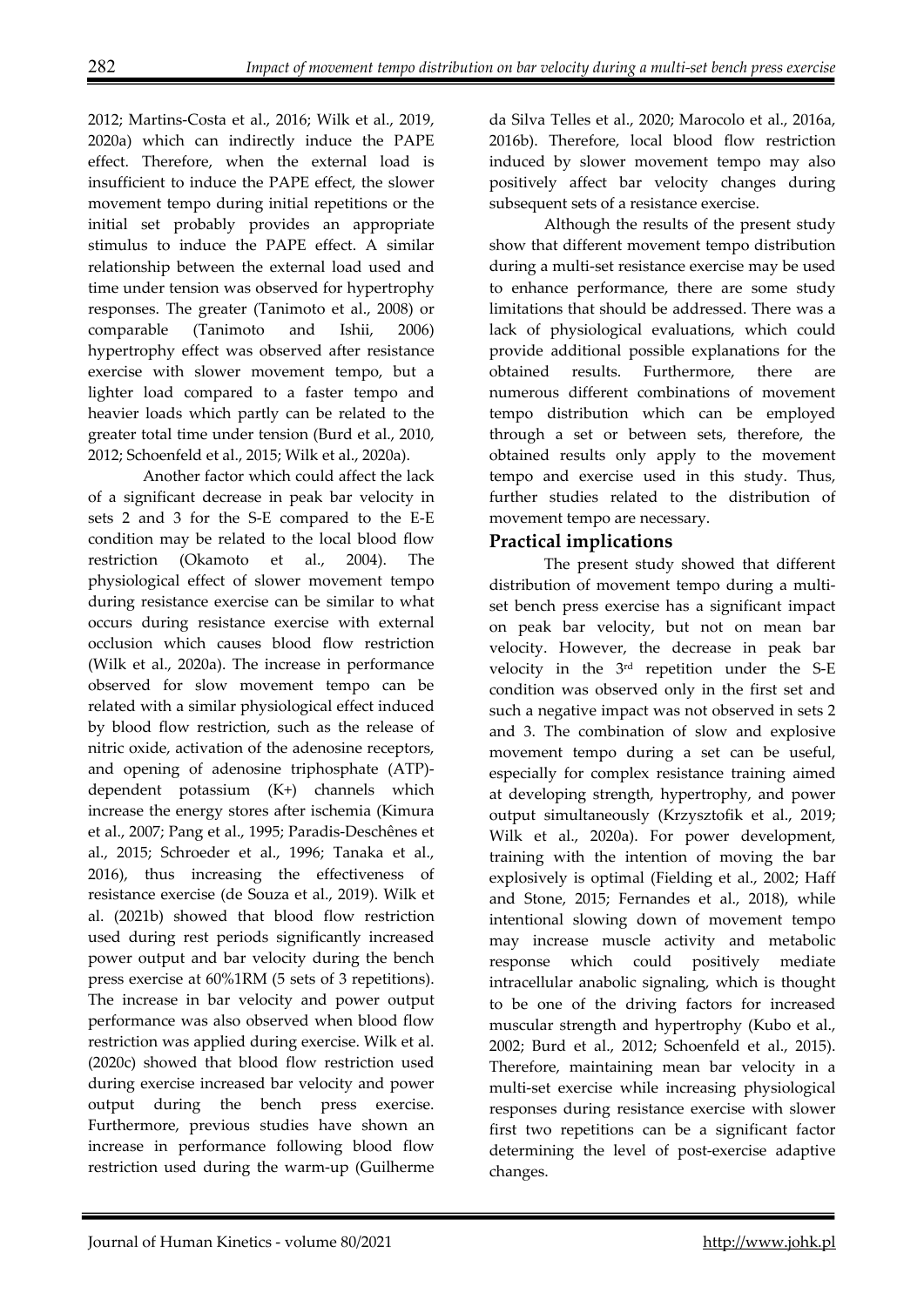# **Conclusions**

The results of the present study indicate that slower eccentric tempo used during initial repetitions affects peak bar velocity in the last, 3rd repetition of a bench press exercise. However, even if the use of slow movement tempo during the first two repetitions (S-E) causes a decrease in peak bar velocity in the 3rd repetition, this negative effect applies only to the first set of resistance exercise and not to the subsequent sets.

Furthermore, the different distribution of movement tempo does not change mean bar velocity between conditions. Therefore, the use of different movement tempo distribution can be useful, especially during complex resistance training. Slow repetitions can be effective in stimulating muscle strength and hypertrophy, while explosive movement tempo is optimal for power performance.

# **References**

- American College of Sports Medicine (2009). American College of Sports Medicine position stand. Progression models in resistance training for healthy adults. Medicine and Science in Sports and Exercise, 41(3), 687–708. https://doi.org/10.1249/MSS.0b013e3181915670
- Bottaro, M., Machado, S. N., Nogueira, W., Scales, R., & Veloso, J. (2007). Effect of high versus low-velocity resistance training on muscular fitness and functional performance in older men. European Journal of Applied Physiology, 99(3), 257–264. https://doi.org/10.1007/s00421-006-0343-1
- Burd, N. A., Andrews, R. J., West, D. W., Little, J. P., Cochran, A. J., Hector, A. J., Cashaback, J. G., Gibala, M. J., Potvin, J. R., Baker, S. K., & Phillips, S. M. (2012). Muscle time under tension during resistance exercise stimulates differential muscle protein sub-fractional synthetic responses in men. The Journal of Physiology, 590(2), 351–362. https://doi.org/10.1113/jphysiol.2011.221200
- Burd, N. A., West, D. W., Staples, A. W., Atherton, P. J., Baker, J. M., Moore, D. R., Holwerda, A. M., Parise, G., Rennie, M. J., Baker, S. K., & Phillips, S. M. (2010). Low-load high volume resistance exercise stimulates muscle protein synthesis more than high-load low volume resistance exercise in young men. PloS One, 5(8), e12033. https://doi.org/10.1371/journal.pone.0012033
- Davies, T. B., Kuang, K., Orr, R., Halaki, M., & Hackett, D. (2017). Effect of Movement Velocity During Resistance Training on Dynamic Muscular Strength: A Systematic Review and Meta-Analysis. Sports medicine (Auckland, N.Z.), 47(8), 1603–1617. https://doi.org/10.1007/s40279-017-0676-4
- de Souza, H., Arriel, R. A., Hohl, R., da Mota, G. R., & Marocolo, M. (2019). Is Ischemic Preconditioning Intervention Occlusion-Dependent to Enhance Resistance Exercise Performance?. Journal of Strength and Conditioning Research, 10.1519/JSC.0000000000003224. Advance online publication. https://doi.org/10.1519/JSC.0000000000003224
- Fernandes, J., Lamb, K. L., & Twist, C. (2018). A Comparison of Load-Velocity and Load-Power Relationships Between Well-Trained Young and Middle-Aged Males During Three Popular Resistance Exercises. Journal of Strength and Conditioning Research, 32(5), 1440–1447. https://doi.org/10.1519/JSC.0000000000001986
- Fielding, R. A., LeBrasseur, N. K., Cuoco, A., Bean, J., Mizer, K., & Fiatarone Singh, M. A. (2002). Highvelocity resistance training increases skeletal muscle peak power in older women. Journal of the American Geriatrics Society, 50(4), 655–662. https://doi.org/10.1046/j.1532-5415.2002.50159.x
- Guilherme da Silva Telles, L., Cristiano Carelli, L., Dutra Bráz, I., Junqueira, C., Rios Monteiro, E., Machado Reis, V., Macedo Vianna, J., & da Silva Novaes, J. (2020). Effects of Ischemic Preconditioning as a Warm-Up on Leg Press and Bench Press Performance. Journal of Human Kinetics, 75, 267–277. https://doi.org/10.2478/hukin-2020-0055
- Haff, G. G., & Stone, M. H. (2015). Methods of developing power with special reference to football players. Strength & Conditioning Journal, 37(6), 2-16.
- Kimura, M., Ueda, K., Goto, C., Jitsuiki, D., Nishioka, K., Umemura, T., Noma, K., Yoshizumi, M., Chayama, K., & Higashi, Y. (2007). Repetition of ischemic preconditioning augments endothelium-dependent vasodilation in humans: role of endothelium-derived nitric oxide and endothelial progenitor cells. Arteriosclerosis, Thrombosis, and Vascular Biology, 27(6), 1403–1410.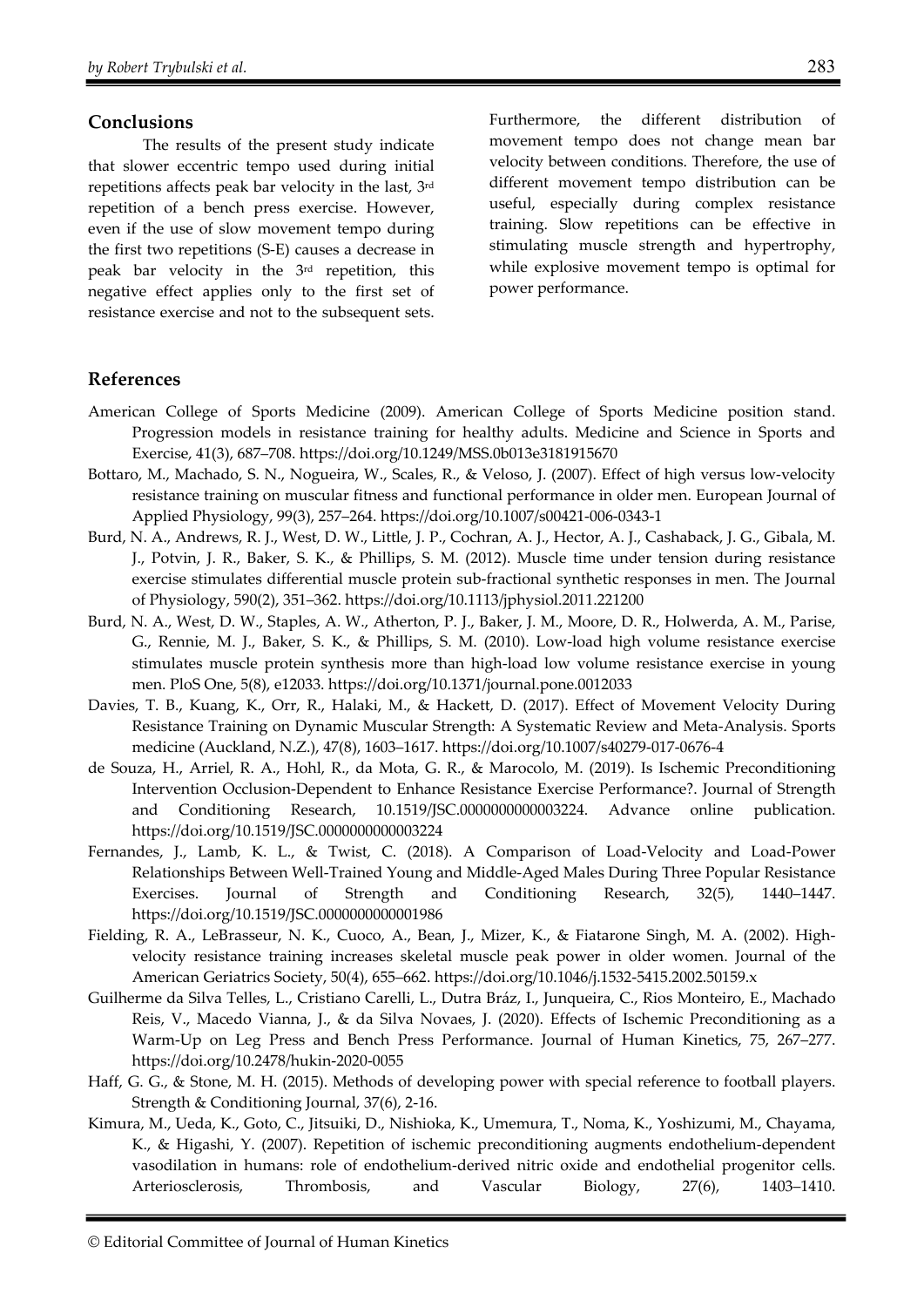https://doi.org/10.1161/ATVBAHA.107.143578

- Krzysztofik, M., Wilk, M., Filip, A., Zmijewski, P., Zajac, A., & Tufano, J. J. (2020). Can Post-Activation Performance Enhancement (PAPE) Improve Resistance Training Volume during the Bench Press Exercise?. International Journal of Environmental Research and Public Health, 17(7), 2554. https://doi.org/10.3390/ijerph17072554
- Krzysztofik, M., Wilk, M., Golas, A., Lockie, R. G., Maszczyk, A., & Zajac, A. (2020). Does Eccentric-only and Concentric-only Activation Increase Power Output?. Medicine and Science in Sports and Exercise, 52(2), 484–489. https://doi.org/10.1249/MSS.0000000000002131
- Krzysztofik, M., Wilk, M., Wojdała, G., & Gołaś, A. (2019). Maximizing Muscle Hypertrophy: A Systematic Review of Advanced Resistance Training Techniques and Methods. International Journal of Environmental Research and Public Health, 16(24), 4897. https://doi.org/10.3390/ijerph16244897
- Kubo, K., Kanehisa, H., & Fukunaga, T. (2002). Effects of resistance and stretching training programmes on the viscoelastic properties of human tendon structures in vivo. The Journal of Physiology, 538(Pt 1), 219–226. https://doi.org/10.1113/jphysiol.2001.012703
- Lowery, R. P., Duncan, N. M., Loenneke, J. P., Sikorski, E. M., Naimo, M. A., Brown, L. E., Wilson, F. G., & Wilson, J. M. (2012). The effects of potentiating stimuli intensity under varying rest periods on vertical jump performance and power. Journal of Strength and Conditioning Research, 26(12), 3320–3325. https://doi.org/10.1519/JSC.0b013e318270fc56
- Marocolo, M., Marocolo, I. C., da Mota, G. R., Simão, R., Maior, A. S., & Coriolano, H. J. (2016). Beneficial Effects of Ischemic Preconditioning in Resistance Exercise Fade Over Time. International Journal of Sports Medicine, 37(10), 819–824. https://doi.org/10.1055/s-0042-109066
- Marocolo, M., Willardson, J. M., Marocolo, I. C., da Mota, G. R., Simão, R., & Maior, A. S. (2016). Ischemic Preconditioning and Placebo Intervention Improves Resistance Exercise Performance. Journal of Strength and Conditioning Research, 30(5), 1462–1469. https://doi.org/10.1519/JSC.0000000000001232
- Martins-Costa, H. C., Diniz, R. C. R., Lima, F. V., Machado, S. C., Almeida, R. S. V. D., Andrade, A. G. P. D., & Chagas, M. H. (2016). Longer repetition duration increases muscle activation and blood lactate response in matched resistance training protocols. Motriz: Revista de Educação Física, 22, 35-41.
- Morales-Artacho, A. J., Padial, P., García-Ramos, A., & Feriche, B. (2015). The Effect of the Number of Sets on Power Output for Different Loads. Journal of Human Kinetics, 46, 149–156. https://doi.org/10.1515/hukin-2015-0043
- Munn, J., Herbert, R. D., Hancock, M. J., & Gandevia, S. C. (2005). Resistance training for strength: effect of number of sets and contraction speed. Medicine and Science in Sports and Exercise, 37(9), 1622–1626. https://doi.org/10.1249/01.mss.0000177583.41245.f8
- Neils, C. M., Udermann, B. E., Brice, G. A., Winchester, J. B., & McGuigan, M. R. (2005). Influence of contraction velocity in untrained individuals over the initial early phase of resistance training. Journal of Strength and Conditioning Research, 19(4), 883–887. https://doi.org/10.1519/R-15794.1
- Okamoto, T., Masuhara, M., & Ikuta, K. (2004). The effect of eccentric contraction velocity on quadriceps oxygen dynamics. Isokinetics and Exercise Science, 12(2), 105-109.
- Pang, C. Y., Yang, R. Z., Zhong, A., Xu, N., Boyd, B., & Forrest, C. R. (1995). Acute ischaemic preconditioning protects against skeletal muscle infarction in the pig. Cardiovascular Research, 29(6), 782–788.
- Paradis-Deschênes, P., Joanisse, D. R., & Billaut, F. (2016). Ischemic preconditioning increases muscle perfusion, oxygen uptake, and force in strength-trained athletes. Applied Physiology, Nutrition, and Metabolism 41(9), 938–944. https://doi.org/10.1139/apnm-2015-0561
- Sakamoto, A., & Sinclair, P. J. (2006). Effect of movement velocity on the relationship between training load and the number of repetitions of bench press. Journal of Strength and Conditioning Research, 20(3), 523–527. https://doi.org/10.1519/16794.1
- Schoenfeld, B. J., Ogborn, D. I., & Krieger, J. W. (2015). Effect of repetition duration during resistance training on muscle hypertrophy: a systematic review and meta-analysis. Sports Medicine, 45(4), 577–585. https://doi.org/10.1007/s40279-015-0304-0
- Schroeder, C. A., Jr, Lee, H. T., Shah, P. M., Babu, S. C., Thompson, C. I., & Belloni, F. L. (1996). Preconditioning with ischemia or adenosine protects skeletal muscle from ischemic tissue reperfusion injury. The Journal of Surgical Research, 63(1), 29–34. https://doi.org/10.1006/jsre.1996.0217
- Seitz, L. B., & Haff, G. G. (2016). Factors Modulating Post-Activation Potentiation of Jump, Sprint, Throw,